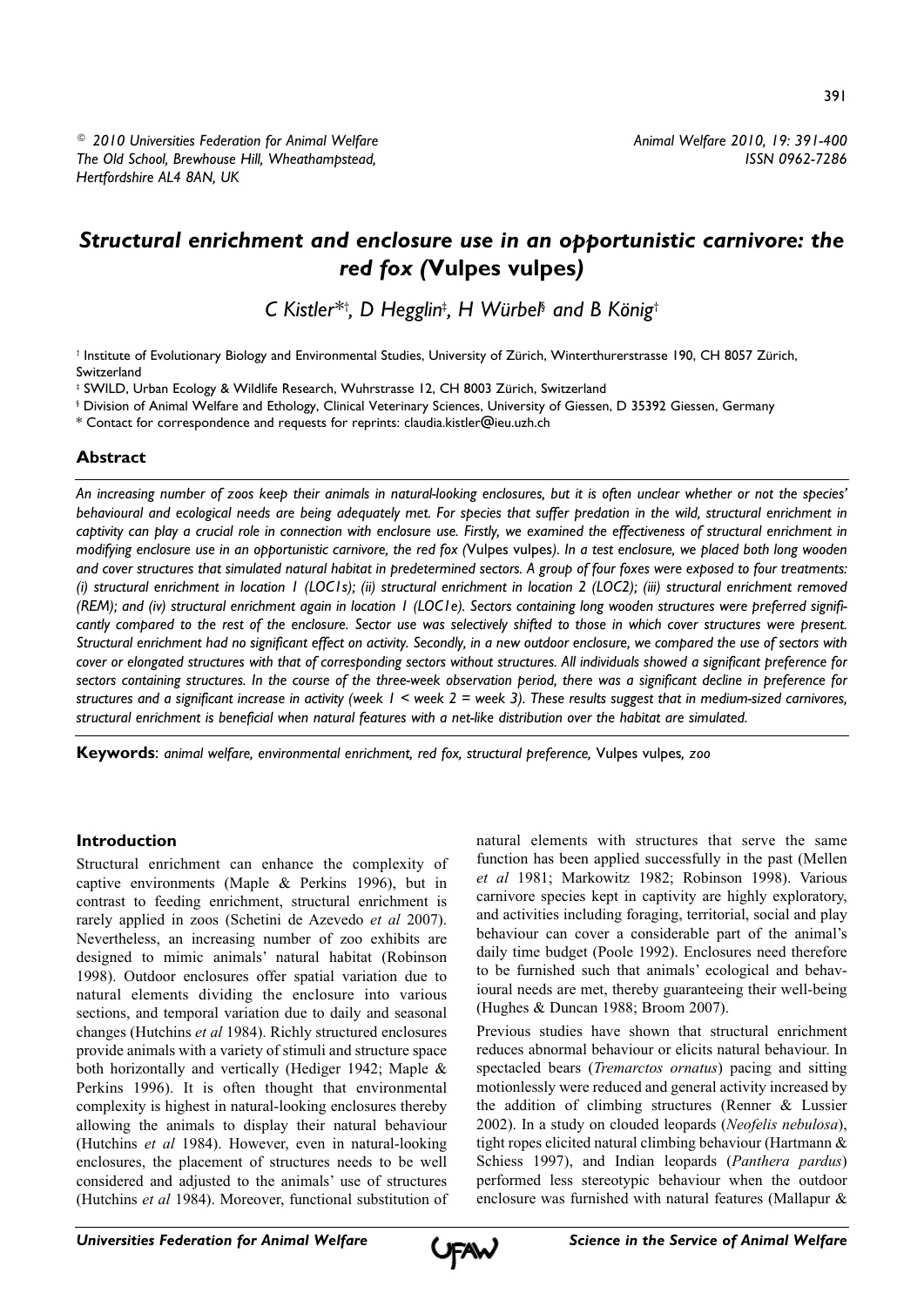Chellam 2002). In captivity, cover is an important feature for species that suffer a high risk of predation and whose natural habitats are rich in cover. Thus, adding cover structures to the cages reduced stereotypic behaviour in bank voles (*Clethrionomys glareolus*), gerbils (*Meriones unguiculatus*) and laboratory mice (Ödberg 1987; Wiedenmayer 1997; Würbel *et al* 1998). Japanese quail (*Coturnix japonica*) showed less flight responses to a flight-inducing stimulus when cages were enriched with cover structures (Buchwalder & Wechsler 1997). Stereotypic running in fennec fox (*Fennecus zerda*) was elicited through noise from keepers and visitors. The lack of space and hiding places was regarded as the main cause for this abnormal behaviour (Carlstead 1991). Gusset (2005) hypothesised that hiding as a coping strategy can reduce stress in margays (*Leopardus wiedii*) showing stereotypic behaviour. In farmed foxes (*Vulpes vulpes, Alopex lagopus*), abnormal behaviour was attributed to the barren cages and fear of humans (Nimon & Broom 2001). Red foxes (*V vulpes*) have evolved in an environment in which they suffered predation from larger canid or felid species as well as humans. Their habitat includes cover-rich areas, and fox trails are frequently found along natural structures (Lucherini *et al* 1995; Adkins & Stott 1998; White *et al* 2006). Therefore, captive foxes may benefit from structural enrichment that takes into account the environment within which they have evolved and become adapted to.

In the first part of this study, two experiments on structural enrichment were conducted with a group of four foxes housed in a near-to-natural outdoor enclosure. We used two types of enrichment, long wooden structures and cover structures. Long wooden structures were designed as substitutes for hedges or walls and provided foxes the possibility to move along a structure while ranging in the enclosure. Cover structures were designed as substitutes for scrub or thicket through which the foxes could slip while ranging in the enclosure. The experimental structures were placed in predetermined sectors, shifted in location, and removed from the enclosure. We tested the efficiency of these structural enrichments in influencing enclosure use and enhancing activity. Our prediction was that the foxes' preference for sectors would shift depending on the location of the structural enrichment. Furthermore, we expected the activity to be higher in treatments with structural enrichment than in those without. Thus, the aim of the first part of the study was to assess preferences for structural components in a species that lives in cover-rich habitats.

In the second part of this study, we conducted an experiment on structure use in a newly built, natural-looking enclosure into which the same group of foxes were transferred. Various structures were placed in the enclosure to provide cover. We tested the foxes' preferences among eleven of these structures in comparison to virtual structures that were assigned to each of the eleven real structures. We expected foxes to prefer the real structures over the virtual structures. We also expected activity to increase in the course of the observation period. The aim of the second part of the study therefore was to test whether the structures in the new enclosure were used by the foxes, thereby serving their purpose.

# **Materials and methods**

# Experiment 1 — Experiments in test enclosure

## *Subjects and housing*

This study was conducted in an outdoor enclosure at Langenberg Wildlife Park near Zürich, Switzerland. The enclosure was not accessible to visitors, but designed as a test case for a new exhibit to be planned for foxes in the public part of the park. We refer to it therefore as the test enclosure.

The study subjects consisted of a group of four unrelated adult red foxes; two males and two females. All had been found as cubs in 2002 and thereafter lived together in the test enclosure. None of the females reared cubs during the study period. The outdoor enclosure spanned an area of 300 m2 of natural soil covered with grass and other plants. It was furnished with various structures, such as a variety of resting places, shrubs, hedges composed of small fir trees, trees suitable for climbing, heaps of stones and earth, a wooden den and two artificial dens. Human intervention at the den never occurred during observation periods in order to provide the animals with a secure place of retreat.

Behavioural observations and structural enrichment experiments were carried out from July 2004 to October 2004, when foxes were two years of age. The daily food intake consisted of 400 g of meat and 200 g of fruit, nuts and raisins, with food provided by electronic feeders (Hartmann-Furter 2000), a self-service food box and manual scattering and hiding of food to simulate the situation in the wild. For a detailed description of this temporally and spatially unpredictable feeding method that stimulated natural foraging behaviour, see Kistler *et al* (2009).

### *Structural enrichment with wooden structures*

The foxes were presented with four consecutive treatments. At the start, in treatment one (wLOC 1s), four long wooden structures were placed at four different sites in the enclosure. These structures had to be placed at the flat part of the enclosure (Figure 1, top). The structures consisted of four wooden walls: two that measured  $600 \times 2 \times 80$  cm (length  $\times$  breadth  $\times$  height) and two that were  $600 \times 50 \times 80$  cm. In treatment two (wLOC 2), each of the four long wooden structures were moved from the initial sites to new sites. The distance to the first location was approximately five meters. In treatment three (wREM), the four long wooden structures were removed from the enclosure and in treatment four (wLOC 1e), the four long wooden structures were replaced at the same location as in wLOC 1s.

#### *Structural enrichment with cover structures*

After the experiment with the long wooden structures, the foxes were presented with four different treatments concerning use of cover (Figure 1, middle).

In treatment one (cLOC 1s), nine wooden cover structures were placed at nine different sites in the enclosure (Figure 1, middle). Cover structures were  $80 \times 50$  cm (length  $\times$  breadth). Six were artificial solid wooden passages, and three were hollow stumps through which the foxes could slip. Of the three hollow stumps only two were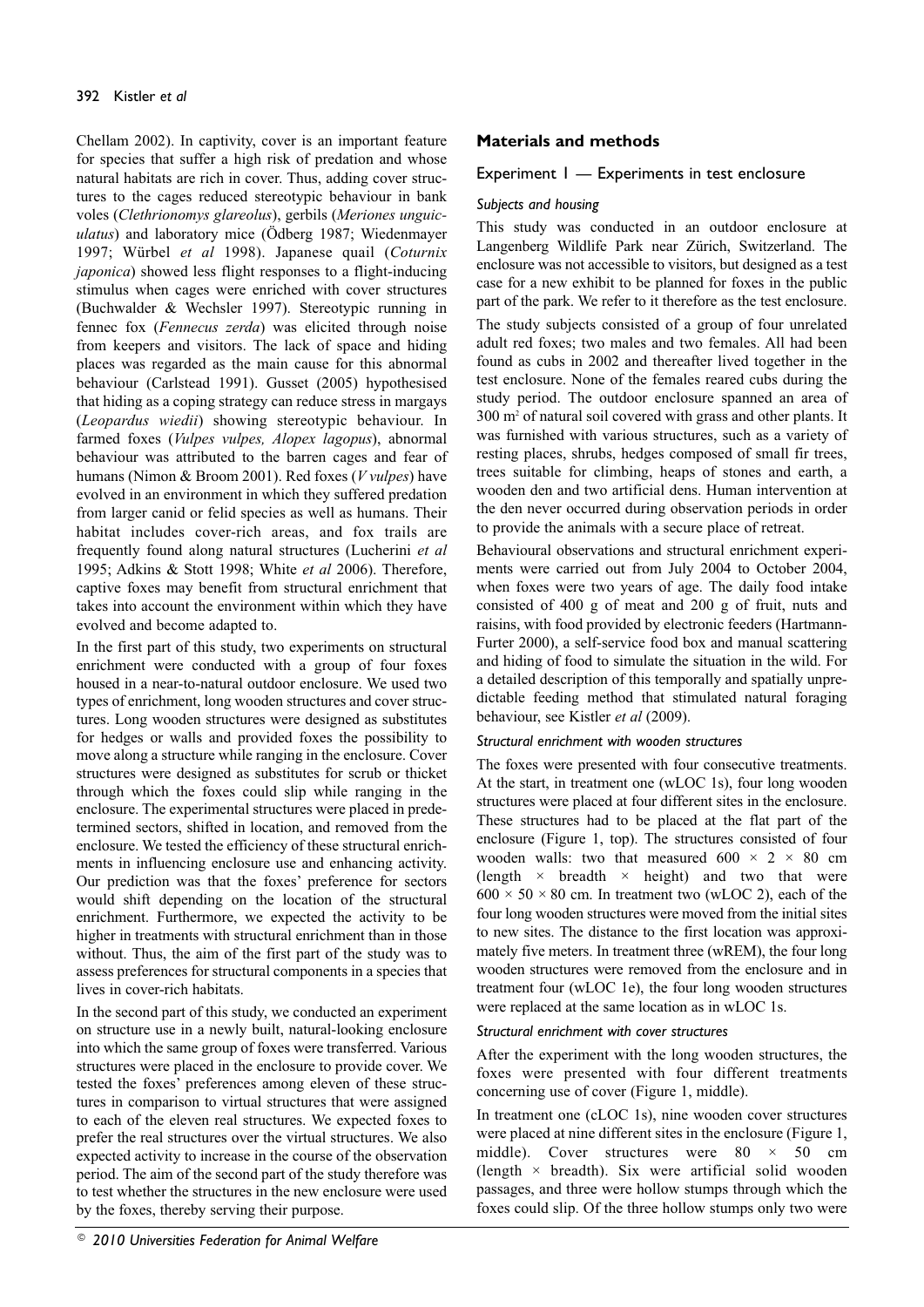# **Figure 1**

Test enclosure and quadratic sectors during experiments with long wooden structures (top) and cover structures (middle). Black squares: sectors containing experimental structures in treatments 1 and 4 (LOC 1s and LOC 1e), grey squares: sectors containing experimental structures in treatment 2 (LOC2), vertically lined squares: sectors that contained experimental structures in treatments 1, 2 and 4, white sectors: rest of enclosure (R), open circles: artificial dens, open rectangles: doghouse and wooden den, black circles: hedges, black lines: felled trees, stars: electronic feeders. The black arrows indicate the slope in the enclosure. New enclosure (bottom) with 11 real (black) and corresponding virtual (grey) structures, ch: chicken house, d: declivity, sw: stone wall, ws1 and ws2: wooden stacks.

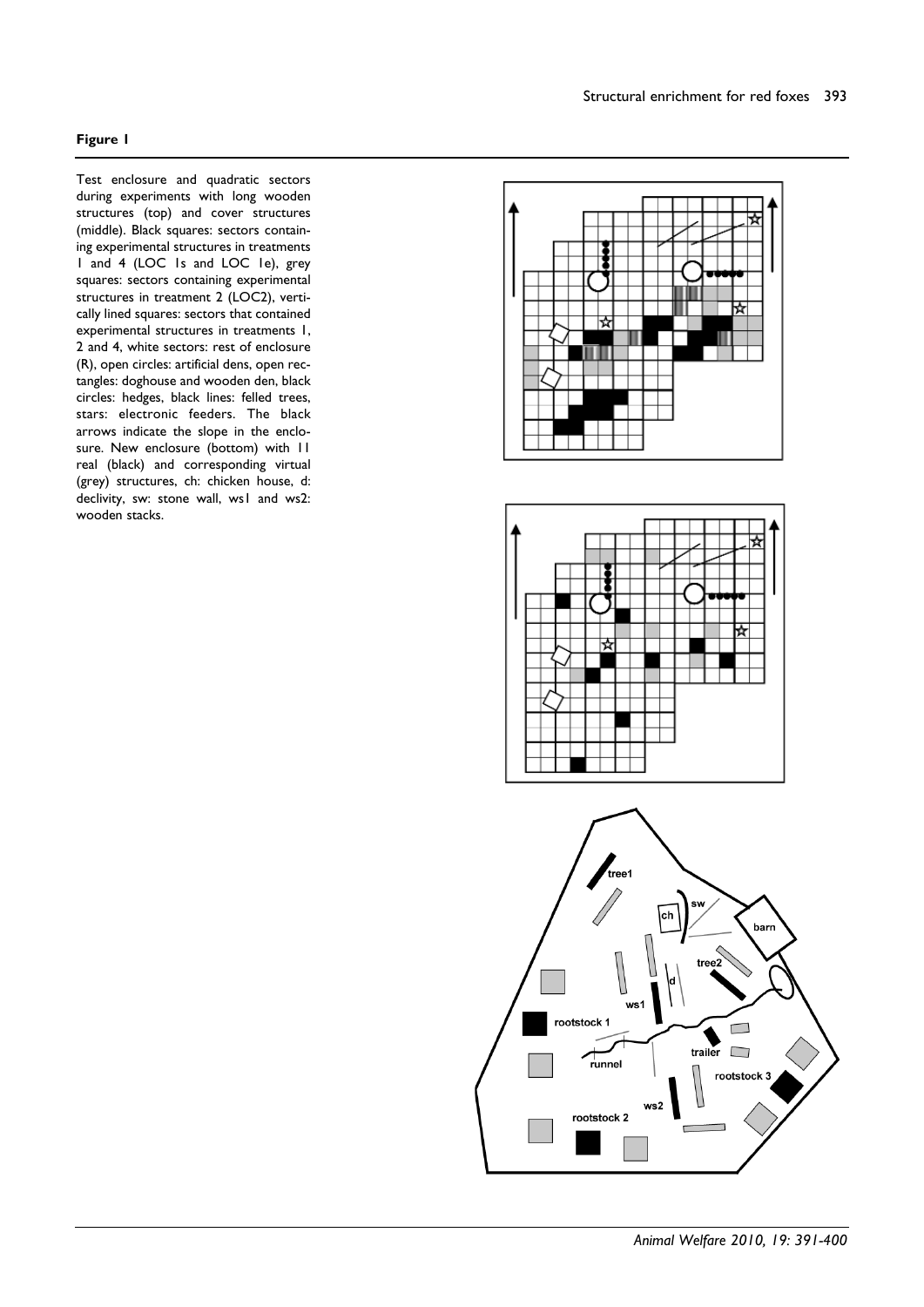available to the foxes at any given time, and one was blocked with wooden planks. In total, eight cover structures were accessible to the foxes.

In treatment two (cLOC 2), each of the six wooden passages and one hollow stump were moved to a new site. The distance to the first location was approximately five meters. The hollow stump that was blocked in treatment one was now opened and the other one blocked with wooden planks.

In treatment three (cREM), the six wooden passages were removed from the enclosure and all hollow stumps were blocked with wooden planks.

In treatment four (cLOC 1e), the six wooden passages and one hollow stump were placed in the same locations as LOC 1s, and the same hollow stump, which had been accessible in treatment one, was re-opened.

### *Experimental set-up and data recording*

To record the pattern of structure use, the enclosure was divided into 211 sectors, each measuring  $1.25 \times 1.25$  m. In the experiment on long wooden structures, 20 sectors contained experimental structures in treatments one and four, and 16 contained experimental structures in treatment two. In the experiment on cover structures, nine sectors contained experimental structures in treatments one, two, and four. Sectors containing no experimental structures were referred to as the rest of the enclosure. Each of the four treatments in both manipulations lasted for a period of one week. After three days of habituation to the structural enrichment, behavioural data were collected on days four, five and seven for five hours a day between 1200 and 2030h. After the last observation bout on day seven, experimental structures were manipulated according to the experimental set-up. Behavioural data were collected by direct observations from an elevated hide with the aid of binoculars. The foxes were accustomed to the observer's presence on the hide. For definitions of behaviours recorded, see Kistler *et al* (2009).

Activity of the individuals and use of structures were recorded using scan sampling at 2.5-min intervals (Altmann 1974). Activity was defined as all behaviours except resting and sleeping.

# *Data analysis*

To assess use of sectors in the four treatments, the number used was summed over total observation time per treatment and individual (15 h), and the ratio s1/s2 calculated where s1 refers to sectors that contained experimental structures in treatments one and four, respectively, and s2 sectors that contained experimental structures in treatment two. To assess the preference for sectors containing experimental structures over the rest of the enclosure (R), the ratio  $(s1 + s2)/R$  was calculated per treatment and per individual.

To determine activity, the number of active behaviours was summed over total observation time per treatment and per individual, and the proportion of active behaviour was calculated.

A Friedman test (Zar 1999) was used to test for significant differences in individual behaviour between the four treatments for all parameters. In the case of overall significance  $(P \le 0.05)$ , *post hoc* tests, after Conover (1980), were used to compare single treatments. SPSS (Version 13.0 for Windows) was used for all statistical tests.

# Experiment 2 — Structure use in large new enclosure

### *Subjects and housing*

In September 2007, all four individuals were transferred to a newly built enclosure in the Langenberg Wildlife Park. The natural-looking enclosure spanned  $4,000$  m<sup>2</sup> and had been designed as an agricultural landscape. It was richly furnished with elements that can be found on a farm, such as a chicken house, a trailer, an orchard, a runnel (that ran vertically through the centre of the enclosure from the upper to the lower side), wooden stacks, rootstocks, felled trees, and various shrubs. There were two artificial dens. The structures were arranged, netlike, such that they offered cover at various points when the foxes ranged in the enclosure. Visitors had access to the enclosure only on its lowest side where they could also enter a barn. The barn had open windows on the side that faced the enclosure offering a view over the whole enclosure. As electronic feeders were not yet operational during the study period, food was scattered manually and hidden by the observer before observations started throughout the entire enclosure except in the experimental areas designed to test the use of real or virtual structures. Food consisted of meat or rats, fruit, nuts, dried dog food, sunflower seeds and raisins.

# *Experimental set-up and data recording*

The following eleven structures were used during behavioural observations besides the chicken house, six fruit trees, and newly planted bushes: two wooden stacks  $(6 \times 2-3$  m; length  $\times$  height), two tree trunks of 8 m length and 1–2 m diameter, a stone wall of  $12 \times 1.5$  m (length  $\times$  height), a section of the declivity of 8 m length, including the second artificial den, a section of the runnel of 5 m length, the trailer of  $6 \times 2 \times 1$  m (length  $\times$  breadth  $\times$  height) and three big rootstocks with a diameter of 4 m and height of 2 m (Figure 1, bottom). To each of these structures, two virtual structures of similar size were assigned in a distance of approximately 4 m to the real structure. The edges of these virtual structures were marked with sticks resulting in a corresponding area containing no structures, only grass. Due to space restrictions, only one virtual structure was assigned to each of the two felled trees and the declivity.

Data recording took place for three weeks starting one day after the transfer of the foxes. Data were collected for three days a week and four hours a day between 1300 and 1830h. Behavioural data were collected by direct observations with the aid of binoculars from the visitor's barn from where the entire enclosure could be overlooked. During data collection, public access to the enclosure was not permitted. The same ethogram was used as for the experiments in the test enclosure. To record activity and use of real and virtual structures, scan sampling at 2.5-min intervals (Altmann 1974) was used.

# *Data analysis*

In order to obtain a preference value for structure use, the Jacobs' preference index (Jacobs 1974) was calculated as: *J* = (*r*–*P*)/([*r*+*P*]–2*rP*)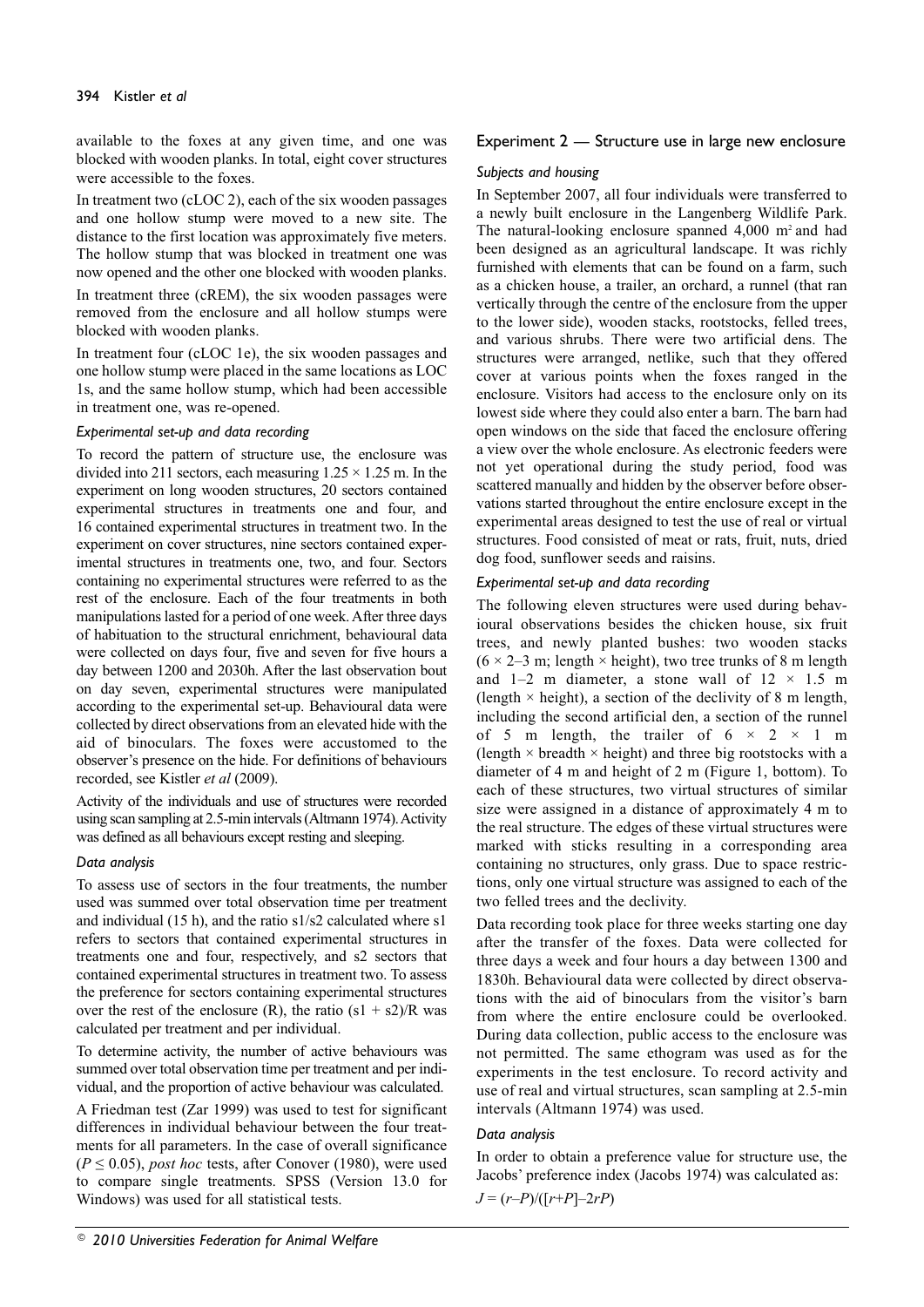Individual use of experimental structures by four red foxes (two males, m1, m2, and two females, f1, f2) during four treatments (LOC 1s, LOC 2, REM, LOC 1e; for abbreviations of treatments see *Materials and methods*), after enrichment with either (a) long wooden structures or (b) cover structures. Ratios and overall medians are shown for s1/s2 (s1: sectors of the test enclosure containing structures during LOC 1s and LOC 1e; s2: sectors containing structures during LOC 2).



#### **Figure 3**

Individual preferences of sectors with experimental structures during four treatments (LOC 1s, LOC 2, REM, LOC 1e, after enrichment with either (a) long wooden structures or (b) cover structures. Ratios and overall medians are shown for (s1 + s2)/*R* (s1: sectors of the test enclosure containing structures during LOC 1s and LOC 1e; s2: sectors containing structures during LOC 2; *R*: rest of enclosure).

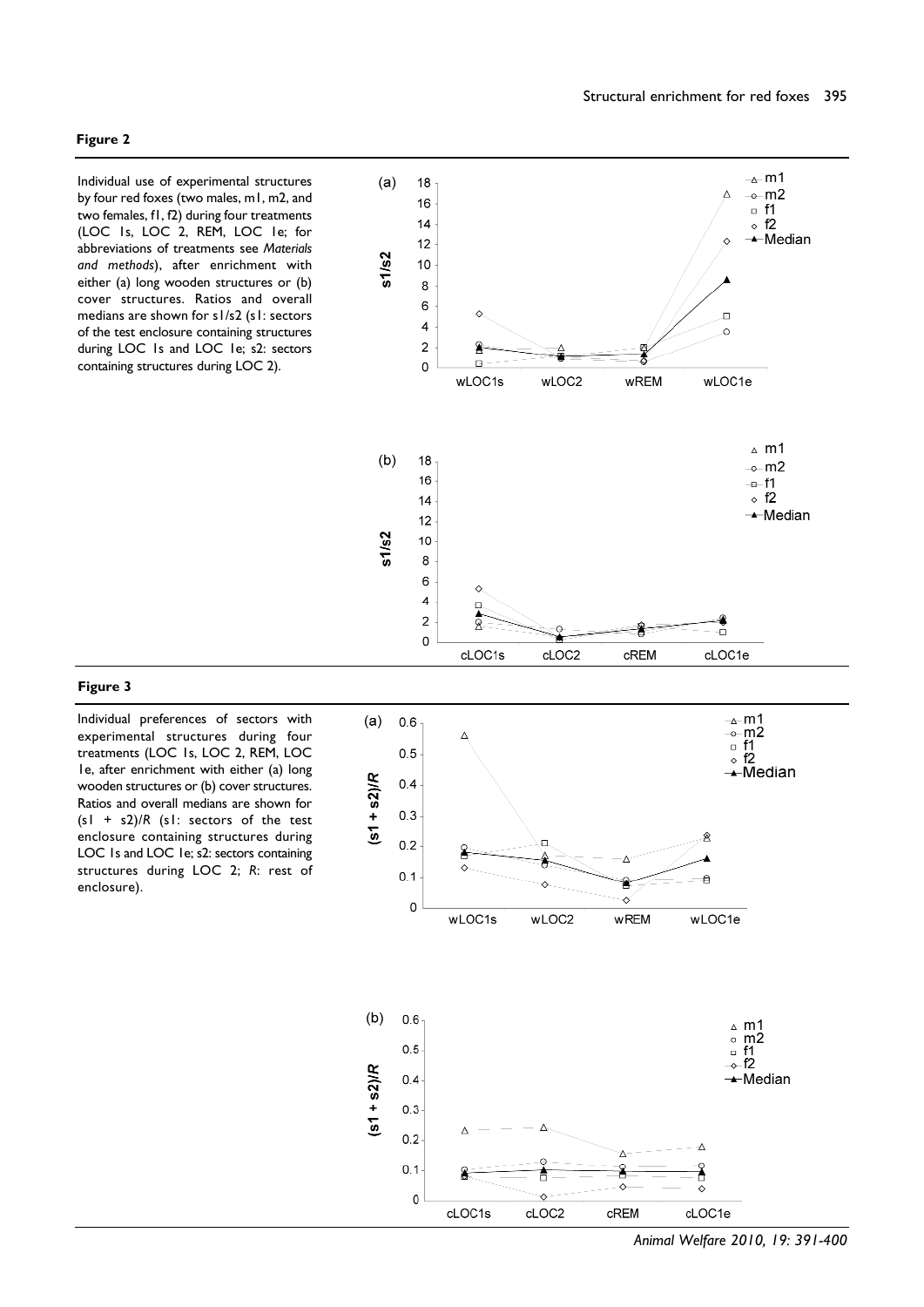### **Figure 4**



Jacobs' preference indices (see *Materials and methods* for description) for the use of eleven areas with structures over comparably sized areas without structures in a large, natural-looking enclosure by four red foxes (two males, m1 and m2, and two females, f1 and f2). Positive values indicate preference, negative values avoidance. Individual means (± SEM) for the period week 1+2 and week 3.

where  $r$  is the ratio of the number of real structures used to the number of all real and virtual structures used, and *P* is the available proportion of each structure. Thus, for structures with two virtual structures ( $P = 0.333$ ), and for structures with one virtual structure ( $P = 0.5$ ). The index ranges between  $+1$ for maximum preference, and –1 for maximum avoidance. To examine preference for real structures over the whole observation period (36 h), the index was calculated per individual and per structure. To test for non-random use of structures (significant difference from zero) a one-sample *t*-test was conducted (with n–1 degrees of freedom, where n is the number of structures used in the analysis).

To examine development in structure use over time, we calculated the Jacobs' preference index for all structures per individual separately for the first two weeks and the third week. Fox activity was rather low during the first week, therefore data for the first and second week were pooled. For comparison of the two periods, a Wilcoxon signed ranks test was used (Zar 1999).

To measure activity, the number of active behaviours was totalled per week and per individual, and the mean proportion of active behaviour was calculated. A Friedman test (Zar 1999) was used to test for significant differences in individual activity between the three weeks. In the case of overall significance ( $P \leq 0.05$ ), *post hoc* tests after Conover (1980) were used to compare single treatments. SPSS (Version 13.0 for Windows) was used for statistical tests.

# **Results**

# Effects of structural enrichment on spatial behaviour in the test enclosure

The foxes increased the use of the long wooden structures during treatment four (wLOC 1e), when the structures were replaced after having been removed, although this increase only reached the level of a non-significant trend  $(c2 = 7.462, df = 3, n = 4, P = 0.053; Figure 2a)$ . When the long wooden structures were present, however, the foxes showed significantly greater preference for these enriched sectors compared to the rest of the enclosure ( $c2 = 8.1$ ,  $df = 3$ ,  $n = 4$ ,  $P = 0.036$ ; Figure 3a). The lowest median preference ratio occurred when the structures were removed from the enclosure (wREM; *post hoc* comparisons  $wREM \leq wLOC \leq wLOC \leq 2 = wLOC \leq uLOC \leq 10P \leq 0.05$ .

The use of sectors with cover structures differed significantly between treatments (c2 = 8.1, df = 3, n = 4,  $P = 0.036$ ; Figure 2b), with the peak median ratio in the first treatment (cLOC 1s) and lowest median ratio when structures were dislocated (cLOC 2; *post hoc* comparisons cLOC  $1s = cLOC$   $1e > cLOC$   $2 = cREM$ , all  $P < 0.05$ ). The foxes did not differ significantly in their preferences for sectors with cover structures and after removal of such enrichment in comparison to the rest of the enclosure ( $c2 = 0.538$ , df = 3, n = 4,  $P = 0.946$ ; Figure 3b).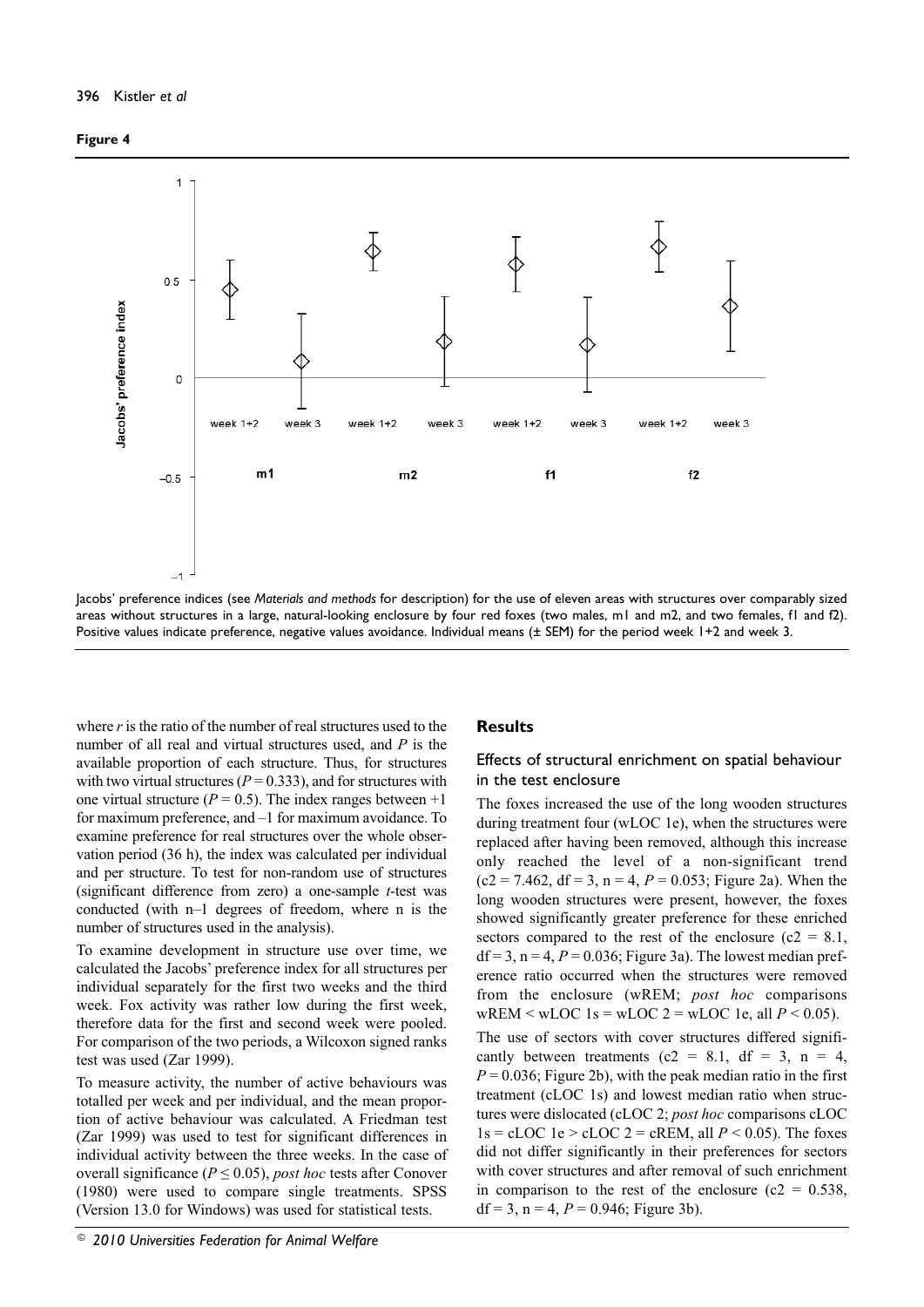

**Observation period** 

Percentage of activity (individual weekly mean and overall median) of four red foxes (two males, m1 and m2, and two females, f1 and f2) after transfer into a large natural-looking enclosure over a three-week study period.

### Effects of structural enrichment on activity in the test enclosure

In the experiment with the long wooden structures, overall fox activity did not differ significantly between the four treatments (median activity [± SEM]: wLOC 1s: 42.5 [± 0.68]%, wLOC 2: 38.6 [± 0.58]%, wREM: 42.3 [ $\pm$  0.53]%, wLOC 1e: 49.2 [ $\pm$  0.75]%; c2 = 8.1, df = 3,  $n = 4, P = 0.68$ .

In the experiment with cover structures, overall activity differed significantly between treatments ( $c2 = 8.4$ , df = 3,  $n = 4, P = 0.018$ , with similar median activity in treatments one (cLOC 1s: 55.2  $[\pm 0.52]$ %) and two (cLOC 2: 56.4  $[\pm 0.61]$ %) and decreasing median activity in treatment three (cREM:  $52.1$   $[\pm 0.60]$ %) and four (cLOC 1e: 43.5 [± 0.33]%). *Post hoc* comparisons revealed that the foxes were least active in the treatment when the cover structures were placed back at location one after having been removed from the enclosure (cLOC 1e < cLOC  $1s = cLOC 2 = cREM, all P < 0.05$ .

#### Use of structures in the large new enclosure

All four study individuals showed a significant overall preference for the eleven structures over comparable areas not providing structures in the large enclosure (Jacobs' preference indices: m1: *t* = 4.280, df = 10, *P* = 0.002; m2: *t* = 3.812, df = 10,  $P = 0.003$ ; f1:  $t = 4.658$ , df = 10,  $P = 0.001$ ; f2:  $t = 4.313$ ,  $df = 10$ ,  $P = 0.002$ ). Such preferences were significantly higher during the first two weeks compared to the third week  $(Z = -2.578, P = 0.007, n = 11$ ; Figure 4).

#### Activity in the new enclosure

Overall activity of the four foxes increased significantly over the three-week observation period (c2 = 6.5,  $df = 2$ ,  $n = 4$ ,  $P = 0.042$ ). *Post hoc* comparisons revealed a significant difference in activity between weeks 1 and 2, and between weeks 1 and 3 (week  $1 <$  week  $2 =$  week 3,  $P < 0.05$ ; Figure 5).

#### **Discussion**

#### Influence of experimental structures on behaviour

Introducing structural elements in the test enclosure affected the spatial behaviour of a group of two male and two female red foxes. The different features of the long wooden structures and the cover structures, respectively, had different effects on the foxes' spatial behaviour. The four subjects may have influenced each other in their behaviour. In family groups of red foxes, interactions between all members occur, although with different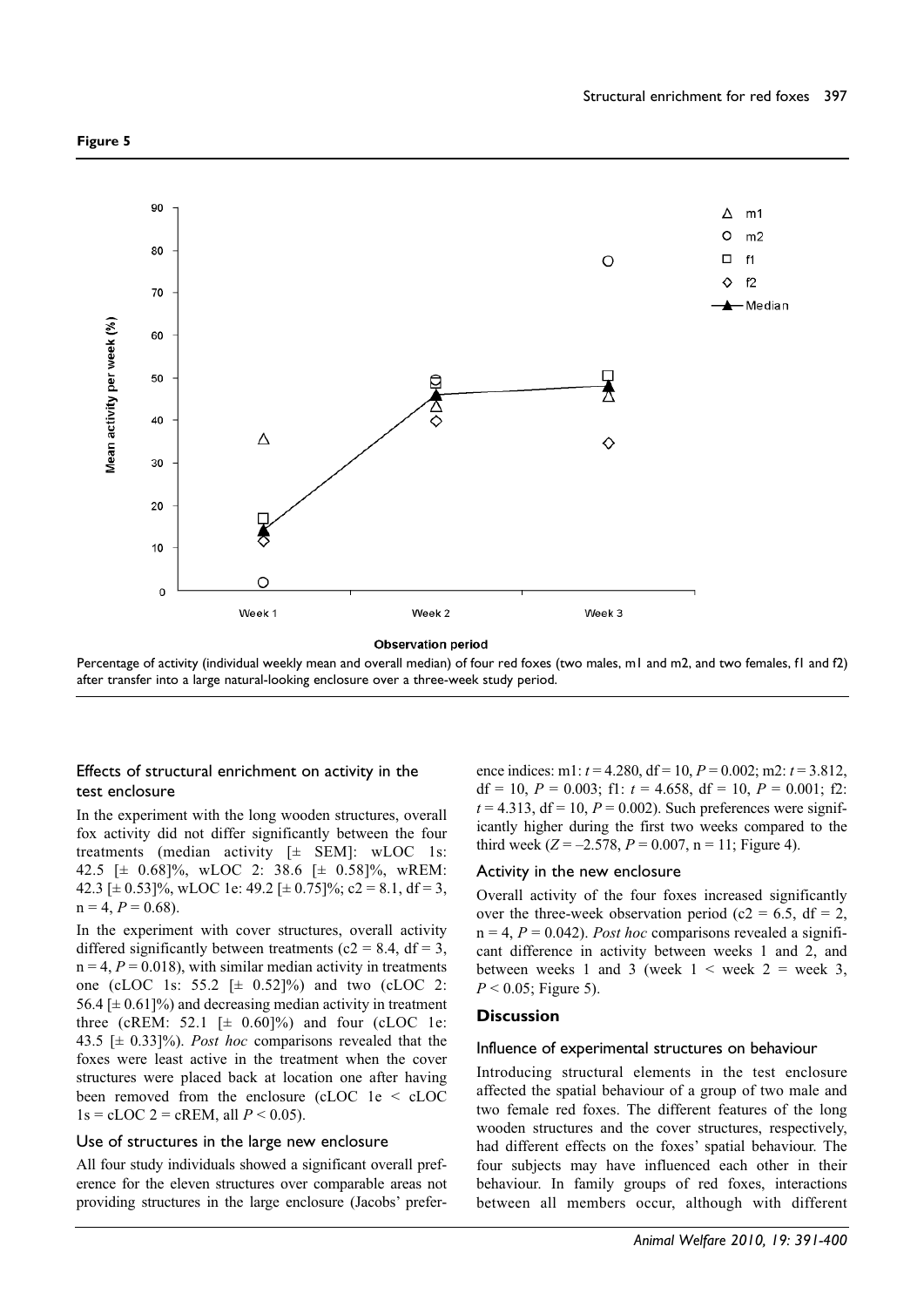frequencies depending on dominant or subordinate status (Baker & Harris 2000). However, foxes range alone in their territory though they might follow the same routes (Macdonald 1988; Doncaster & Macdonald 1997), and are solitary foragers which do not share food with conspecifics (Contesse *et al* 2004; Kistler *et al* 2009). Therefore, we treated the four individuals as statistically independent units with respect to the outcome measures taken.

The foxes generally preferred sectors containing long wooden structures over the rest of the enclosure, but showed only a non-significant tendency to preferentially use the relocated long wooden structures. The long wooden structures were concentrated in the flat part of the enclosure. If the foxes ranged in this region, they preferred to use these long structures to move along. Thus, foxes do not range arbitrarily in the enclosure but orientate themselves along structures.

The cover structures, on the other hand, were distributed throughout the entire enclosure. The foxes shifted their use of sectors depending on the location of the cover structures, but did not show preference for the respective sectors ahead of the rest of the enclosure. Cover structures are used for concealment when there is a threat (Weber & Meia 1996; Gloor 2002). The test enclosure contained a diversity of permanent natural structures, such as short hedges consisting of small fir trees and bushes, two dead trees, and several resting and hiding places above ground. Most of the structures could not be moved, either as a result of being too large (such as the dead trees) or because they had been planted, such as the small fir trees or bushes. It was almost certainly the case that permanent structures interfered with the experimental cover structures, such that the attractiveness of the experimental structures was relatively low. After completing data collection, the experimental structures were left in the enclosure, and over time trails were established through cover structures resembling trails found in the wild (C Kistler, personal observation 2007). This suggests that a longer period of habituation to the cover structures might have resulted in more intense usage.

Long structures are used to move along and also serve as barriers against humans and conspecifics (Blaney & Wells 2004; Aschwanden *et al* 2009). Foxes have a great fear of humans and tend to avoid them wherever possible (Lucherini *et al* 1995). Urban foxes would appear to have adapted to the presence of humans, but nevertheless show a preference for locations where human activity is low (Gloor 2002). Therefore, retreat and hiding places should be provided in captivity (Carlstead 1991; Nimon & Broom 2001). In combination, long structures and cover structures may allow foxes to safely explore their environment and forage for food. After introduction into the large, new enclosure, a strong preference was shown for similar structures from the very beginning. These results support the hypothesis that species living in cover-rich habitats benefit from enclosures with adequate structural enrichment.

It has been shown that housing conditions affect brain development and behaviour (Würbel 2001). The foxes had been raised as cubs in the test enclosure that had been richly

structured in order to provide a stimulating environment and enable the development of normal behaviour. Feeding enrichment was provided which proved to enhance behavioural diversity and activity (Kistler *et al* 2009). The success of this environmental enrichment is reflected in the fact that none of the four individuals developed behavioural abnormalities, such as stereotypies, either in the test enclosure or in the new enclosure.

# Effects of structural enrichment on activity

The foxes did not show enhanced activity in treatments with experimental structures present. However, activity levels were high during both experiments. This could have been because the test enclosure was furnished, in addition to the experimental structures, with various other natural structures. Therefore, shelter and hiding places were always in close proximity when the foxes were moving throughout the enclosure. The reduced activity during the final treatment in the experiment on cover structures (cLOC 1e) was probably a direct result of road construction work being carried out nearby. Nevertheless, the foxes selectively used the experimental cover structures during this period when they were ranging in the enclosure.

The newly built, natural-looking enclosure spanned 4,000 m2 and was larger than the test enclosure in which the foxes grew up by a factor of 13. Distances between structures were longer, and more open space was available. As expected, the foxes used the structures selectively and showed pronounced preferences for areas containing structures compared to corresponding structure-less areas. In the course of the three-week observation period, all four individuals showed increased use of open space and increased activity. In the new enclosure, individual activity levels after three weeks were comparable to individual activity levels in the previous test enclosure. In both enclosures, feedings were comparable. Since in the test enclosure and in the new enclosure, respectively, food was provided at several alternating sites every day, the foxes had to search for food and, therefore, finding food was time consuming. The increase in activity correlated with a less-pronounced preference for areas containing structures. This suggests that in a new and therefore potentially threatening situation, structural enrichment assumes great importance. Furthermore, even when foxes were more familiar with their new environment, they still appeared to prefer areas containing structures, although this preference was less pronounced.

Increased use of cover structures and lower activity levels after the transfer of the foxes might reflect a novelty effect. However, also after three weeks, the foxes mainly used one of the structures to rest. Only rarely did they rest in open space. This would suggest that structural enrichment was important not only in the new situation following the transfer, but also when the enclosure became more familiar to the foxes. Therefore, the high percentage of cover-structure usage appeared to reflect a preference for structures by the foxes and cannot be fully explained by a novelty effect. The interpretation of our results is also supported by other studies which attribute abnormal behaviours to the lack of secure hiding places (Carlstead 1991; Nimon & Broom 2001).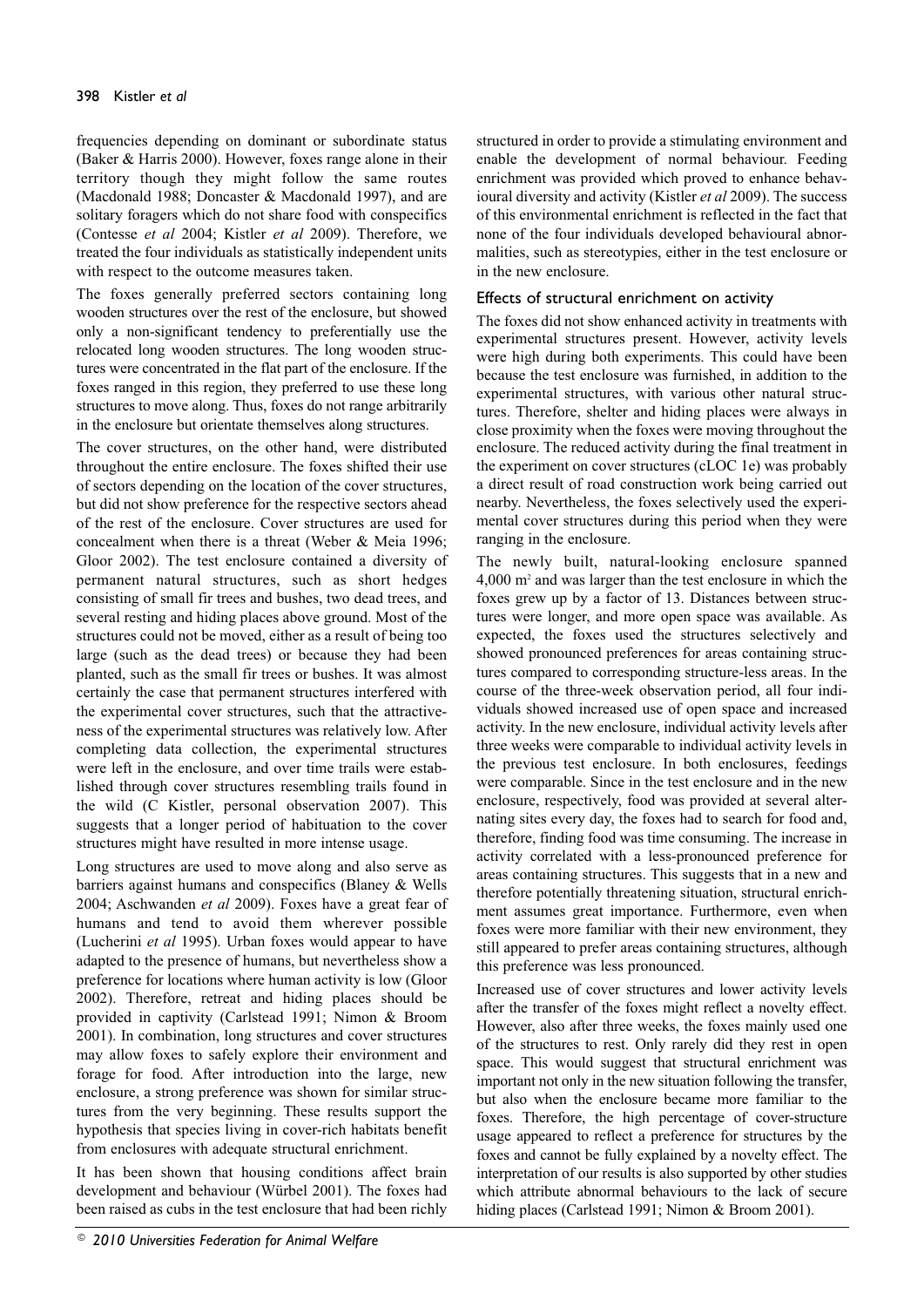We did not measure any physiological correlate of stress. Nevertheless, we suggest that increased activity indicates improved well-being because structural enrichment enables animals to explore the enclosure and forage for food more safely. Red foxes are known to decrease activity levels when they are disturbed by human activity and shift their activity to more tranquil areas and those with dense cover (Cavallini & Lovari 1991; Gloor 2002; White *et al* 2006). Wild foxes are active not only during the night but also throughout the day, but mostly in areas where there is not much human activity (Zabel & Taggart 1989; Cavallini & Lovari 1991; Ricci *et al* 1998), and they tend to prefer to move in coverrich habitats (Lucherini *et al* 1995). In the wild, foxes repeatedly rest during their active periods (Weber *et al* 1994; Doncaster & Macdonald 1997) and use different resting sites (Furrer 1999; Marks & Bloomfield 2006; White *et al* 2006). Hence, structural enrichment was placed in such a way that the foxes were always able to retreat and hide or move along a nearby structure while ranging. Our results indicate that a net-like arrangement of structural enrichment, including cover and long structures, is likely to be the most adequate furnishing to influence enclosure use.

### Animal welfare implications

Previous studies have shown that stereotypies and other abnormal behaviours occur frequently in captive animals and can have a detrimental effect on welfare (for a review see Mason *et al* 2007). Such behavioural disturbances arise when enclosures lack critical resources and stimuli that facilitate species-typical behaviour (Mason 1991). Mason *et al* (2007) regard environmental enrichment as the most adequate means to solve these problems. Adequate environmental enrichment can be identified and tested by using the type of naturalistic approach applied in this study. Providing captive animals with a richly structured environment and an adequate feeding enrichment (eg Kistler *et al* 2009) throughout their life may be crucial because housing conditions affect brain development and behaviour (Würbel 2001). The development of normal behaviour is most important for animals bred for reintroduction in conservation programmes (Rabin 2003), but also for the well-being of captive animals in general.

### **Conclusion**

In captivity, structural enrichment has proven important for species that live in cover-rich habitats and suffer high risks of predation (Ödberg 1987; Buchwalder & Wechsler 1997; Wiedenmayer 1997; Würbel *et al* 1998). Therefore, to establish a species-adequate enclosure, the natural environment the species has evolved in has to be taken into consideration. Providing red foxes with elements simulating natural structures, such as hedges or thickets had a profound effect upon their use of the enclosure. All individuals showed a preference for moving along long wooden structures and shifted their use of sectors depending on the location of cover structures. However, permanent structures in the enclosure which also provided cover and hiding places probably interfered with the use of experimental cover structures. Also, in the new enclosure, the foxes showed a significant overall preference for structures and a preference for sectors containing structural enrichment compared to corresponding areas with no structural enrichment. In conclusion, both cover and long structures are important in enclosures that aim at providing captive foxes with a species-adequate environment. In combination, they may meet the ecological and behavioural needs of an opportunistic carnivore.

# **Acknowledgements**

We thank Christian Stauffer and the staff from Wildpark Langenberg for providing the facilities and equipment necessary for conducting this study. We are grateful to Dr Fabio Bontadina, Dr Sandra Gloor and Marianne Hartmann for their helpful comments. This work was supported by the Haldimann-Foundation, Zürcher Tierschutz, Paul Schiller Foundation, Goethe-Foundation for art and science, Cassinelli-Vogel-Foundation, and Foundation Dr Joachim de Giacomi SANW. This research was reviewed and approved by the Swiss Animal Experimentation Commission of the Kanton Zurich (Kantonale Tierversuchskommission, no 74/2005).

### **References**

**Adkins CA and Stott P** 1998 Home ranges, movements and habitat associations of red foxes *Vulpes vulpes* in suburban Toronto, Ontario, Canada. *Journal of Zoology 244*: 335-346

**Altmann J** 1974 Observational study of behaviour — sampling methods. *[Behaviour 49](http://www.ingentaconnect.com/content/external-references?article=0005-7959()49L.227%5Baid=28579%5D)*: 227-267

**Aschwanden J, Gygax L, Wechsler B and Keil NM** 2009 Loose housing of small goat groups: influence of visual cover and elevated levels on feeding, resting and agonistic behaviour. *Applied Animal Behaviour Science 119*: 171-179

**Baker PJ and Harris S** 2000 Interaction rates between members of a group of red foxes (*Vulpes vulpes*). *[Mammal Review 30](http://www.ingentaconnect.com/content/external-references?article=0305-1838()30L.239%5Baid=9337914%5D)*: 239-242 **Blaney EC and Wells DL** 2004 The influence of a camouflage net barrier on the behaviour, welfare and public perceptions of zoo-housed gorillas. *[Animal Welfare 13](http://www.ingentaconnect.com/content/external-references?article=0962-7286()13L.111%5Baid=9337913%5D)*: 111-118

**Broom DM** 2007 Quality of life means welfare: how is it related to other concepts and assessed? *[Animal Welfare 16](http://www.ingentaconnect.com/content/external-references?article=0962-7286()16L.45%5Baid=9337912%5D)*: 45-53

**Buchwalder T and Wechsler B** 1997 The effect of cover on the behaviour of Japanese quail (*Coturnix japonica*). *[Applied Animal](http://www.ingentaconnect.com/content/external-references?article=0168-1591()54L.335%5Baid=1471942%5D) [Behaviour Science 54](http://www.ingentaconnect.com/content/external-references?article=0168-1591()54L.335%5Baid=1471942%5D)*: 335-343

**Carlstead K** 1991 Husbandry of the fennec fox *Fennecus zerda*: environmental conditions influencing stereotypic behaviour. *International Zoo Yearbook 30*: 202-207

**Cavallini P and Lovari S** 1991 Environmental factors influencing the use of habitat in the red fox, *Vulpes vulpes*. *Journal of Zoology 223*: 323-339

**Conover WJ** 1980 *Practical Nonparametric Statistics, 2nd Edition.* Wiley: New York, USA

**Contesse P, Hegglin D, Gloor S, Bontadina F and Deplazes P** 2004 The diet of urban foxes (*Vulpes vulpes*) and the availability of anthropogenic food in the city of Zurich, Switzerland. *[Mammalian Biology 69](http://www.ingentaconnect.com/content/external-references?article=1616-5047()69L.81%5Baid=9337910%5D)*: 81-95

**Doncaster CP and Macdonald DW** 1997 Activity patterns and interactions of red foxes (*Vulpes vulpes*) in Oxford city. *Journal of Zoology 241*: 73-87

**Furrer CT** 1999 *Schlafplatzorte und Aufzuchtsplätze des Rotfuchses* Vulpes vulpes *in der Stadt Zürich - Angebot und Nutzung im urbanen Lebensraum.* MSc Thesis, University of Zurich, Switzerland. [Title translation: Resting and rearing sites of the red fox (*Vulpes vulpes*) in the city of Zurich: availability and utilisation in an urban habitat]